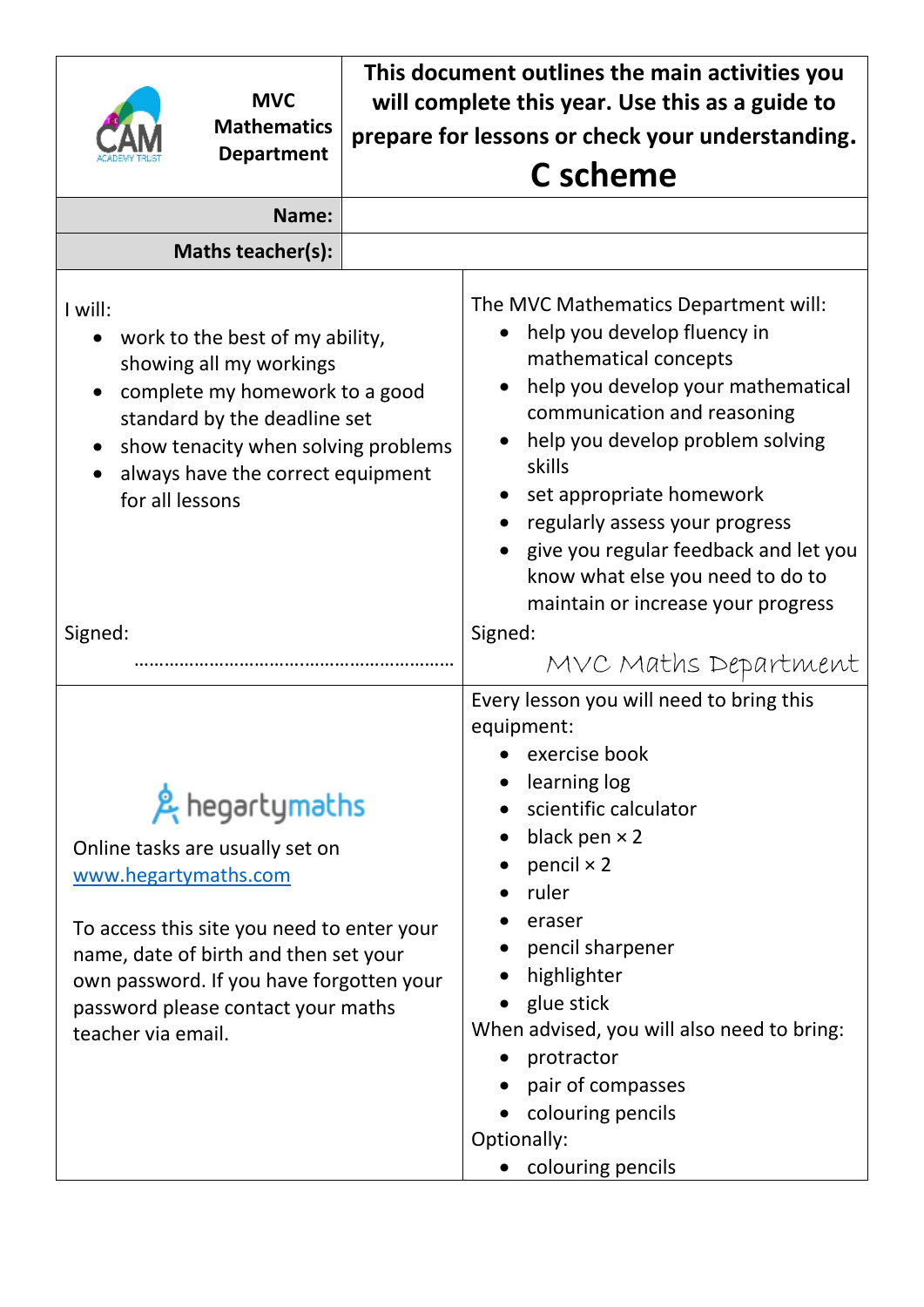|                   | <b>HW</b> | <b>Objectives Autumn</b>                                                                                                                                                                                              | <b>Hegarty</b><br><b>Tasks</b> |
|-------------------|-----------|-----------------------------------------------------------------------------------------------------------------------------------------------------------------------------------------------------------------------|--------------------------------|
|                   |           | Use, convert and compare metric measures: length (mm, cm, m, km), mass/weight                                                                                                                                         | 691                            |
|                   |           | (mg, g, kg, tonne), capacity (ml, cl, l)                                                                                                                                                                              |                                |
|                   |           | Have an appreciation for the rough size of common metric units and make sensible                                                                                                                                      |                                |
|                   |           | estimates of a range of measures in everyday and real-life settings                                                                                                                                                   |                                |
|                   |           | Multiply and divide decimals by 10, 100, 1000, 0.1, 0.01, etc                                                                                                                                                         | 15,16                          |
| CNum1             |           | Add, subtract, multiply and divide negative numbers                                                                                                                                                                   | 39-43                          |
|                   |           | Use the symbols =, $\neq$ , <, and >                                                                                                                                                                                  |                                |
|                   |           | BIDMAS to include decimals, negatives and extend to include squaring and cubing                                                                                                                                       | 120, 150                       |
|                   |           | Recognise prime numbers up to 100                                                                                                                                                                                     | 28                             |
|                   |           | Be able to carry out prime factor decomposition, using factor trees                                                                                                                                                   | 30                             |
|                   |           | metric, cm, m, mm, km, l, ml, cl, g, kg, mg, tonnes, estimate, measure, mass, length, capacity, time, conversion<br>factor, BIDMAS, order of operations, operation, prime, factor, multiple, product of prime factors |                                |
|                   |           | Understand the meaning of the words: equation, formula, identity, expression,                                                                                                                                         |                                |
|                   |           | unknown and variable.                                                                                                                                                                                                 |                                |
|                   |           | Write an expression in algebra for perimeter or area                                                                                                                                                                  | 153                            |
|                   |           | Multiply a bracket by a number or a letter, eg $a(3a + 5)$ , $b(2a - 3b)$ , $2c(4c - 5)$ ,                                                                                                                            | 160                            |
|                   |           | $-4(3x + 2)$                                                                                                                                                                                                          |                                |
| CAI <sub>81</sub> |           | Understand how to simplify algebraic expressions by collecting like terms where $x^2$                                                                                                                                 | 157                            |
|                   |           | is involved, eg simplify $x^2 + 4x + 5x + 20$ to give $x^2 + 9x + 20$                                                                                                                                                 |                                |
|                   |           | Use formulae to substitute positive and negative integer variables, eg given that $a =$                                                                                                                               | 278                            |
|                   |           | 4, $b = -2$ , $c = 1$ , work out $m = 2(a + b) - c$                                                                                                                                                                   |                                |
|                   |           | equation, formula, identity, expression, variable, expand, term, simplify, like terms, formula, formulae,                                                                                                             |                                |
|                   |           | substitute, positive, negative                                                                                                                                                                                        |                                |
|                   |           | Use the rules that, on parallel lines, alternate angles are equal and corresponding                                                                                                                                   | 481-483                        |
|                   |           | angles are equal as well                                                                                                                                                                                              |                                |
|                   |           | show a proof for the sum of the angles of a triangle being 180°, and the sum of the<br>angles in a quadrilateral being 360°                                                                                           | 484                            |
|                   |           | Use the sum of the interior angles of a polygon to work out the size of each angle in                                                                                                                                 | 561, 562                       |
|                   |           | a regular polygon, with particular emphasis on polygons with 5, 6, 8, 9, 10 & 12 sides                                                                                                                                |                                |
| CGeom1            |           | Work out if different polygons will tessellate                                                                                                                                                                        |                                |
|                   |           | State the properties of common 2D shapes, with a focus on special quadrilaterals                                                                                                                                      | 825, 826                       |
|                   |           | Use, draw and find bearings                                                                                                                                                                                           | 492-494                        |
|                   |           | parallel, perpendicular, alternate angles, corresponding angles, proof, prove, polygon, triangle, quadrilateral,                                                                                                      |                                |
|                   |           | pentagon, hexagon, heptagon, octagon, nonagon, decagon, exterior angle, interior angle, tessellate,                                                                                                                   |                                |
|                   |           | quadrilateral, square, rectangle, rhombus, parallelogram, trapezium, kite, properties of a shape, definition of a                                                                                                     |                                |
|                   |           | shape, bearing, clockwise, compass, three-figure bearing, return bearing                                                                                                                                              |                                |
|                   |           | Recall the data handling cycle: understanding what is involved at each stage                                                                                                                                          | 392                            |
|                   |           | Understand the advantages and disadvantages of primary and secondary data                                                                                                                                             | 392                            |
|                   |           | By considering a specific research question or hypothesis, decide which type of                                                                                                                                       |                                |
|                   |           | graph would be most useful. Include: pictograms, tally charts, different types of bar                                                                                                                                 |                                |
| CData1            |           | charts and pie charts.                                                                                                                                                                                                |                                |
|                   |           | Construct a pie chart from a frequency table;                                                                                                                                                                         | 427<br>429                     |
|                   |           | Compare data represented in a pie chart and a bar chart<br>specify the problem, collect data, process data, represent data, interpret, discuss, survey, experiment, data                                              |                                |
|                   |           | collection sheet, primary data, secondary data, sample, representative, pie chart, hypothesis, unitary method,                                                                                                        |                                |
|                   |           | frequency table, bar chart, dual bar chart                                                                                                                                                                            |                                |
|                   |           |                                                                                                                                                                                                                       |                                |

| <b>Number</b> | Algebra | <b>Geometry</b> | Data | <b>Revision</b> | <b>Total</b> |   |
|---------------|---------|-----------------|------|-----------------|--------------|---|
|               |         |                 |      |                 |              | % |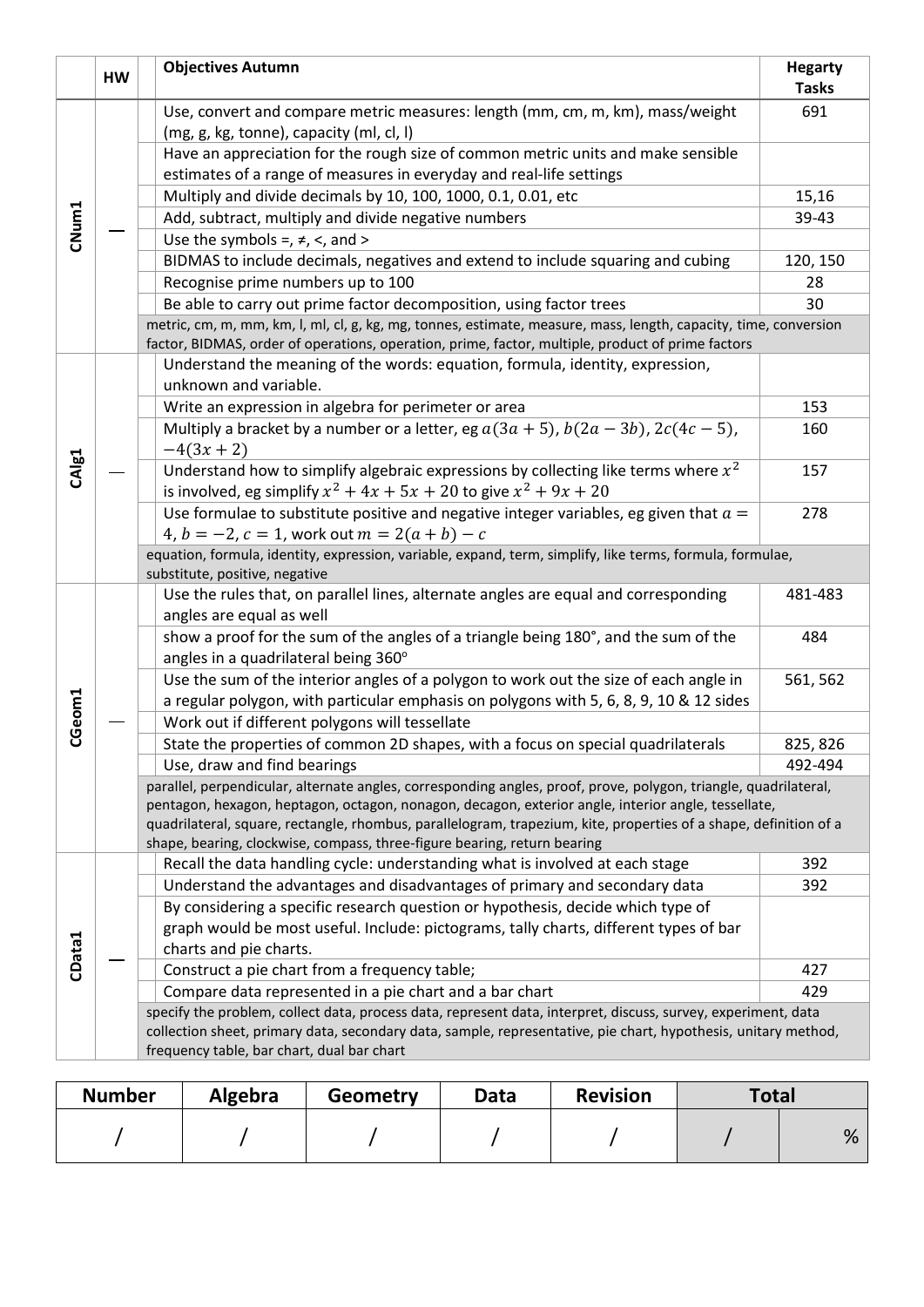|                    | <b>HW</b> | <b>Objectives Spring</b>                                                                                                                                                                             | <b>Hegarty</b><br><b>Tasks</b> |  |  |  |
|--------------------|-----------|------------------------------------------------------------------------------------------------------------------------------------------------------------------------------------------------------|--------------------------------|--|--|--|
|                    |           | Add, subtract, multiply and divide decimal and negative numbers                                                                                                                                      | 47, 48, 50                     |  |  |  |
|                    |           |                                                                                                                                                                                                      | 39-43                          |  |  |  |
|                    |           | Work with imperial units including miles, feet, pounds, pints, gallons                                                                                                                               |                                |  |  |  |
|                    |           | Convert roughly between metric and imperial measures                                                                                                                                                 | 705, 706                       |  |  |  |
| CNum <sub>2</sub>  |           | Use a calculator to evaluate algebraic expressions                                                                                                                                                   | 780-786                        |  |  |  |
|                    |           | Use a calculator to do multi-stage problems, such as $\frac{7.32 + \sqrt{9.45 + 3}}{12.822}$                                                                                                         | 129                            |  |  |  |
|                    |           | Read tables, bills and timetables to solve problems                                                                                                                                                  |                                |  |  |  |
|                    |           | metric, imperial, conversion, feet, gallons, pounds, pints, gallons, capacity, mass, algebraic expression, order of<br>operations, decimal                                                           |                                |  |  |  |
|                    |           | Solve equations with brackets such as $2(2x + 1) = 3(x + 7)$ and $2(3x - 4) =$<br>$5(8-2x)$                                                                                                          | 185                            |  |  |  |
| CAlg <sub>2</sub>  |           | Write and solve an equation from an I think of a number problem                                                                                                                                      | 151, 152                       |  |  |  |
|                    |           | Write and solve equations from practical situations and diagrams                                                                                                                                     | 153                            |  |  |  |
|                    |           | Change the subject of a formula eg: $a = 2b + c$ , make c the subject                                                                                                                                | 280, 281                       |  |  |  |
|                    |           | equation, unknown, balancing, bracket, fraction                                                                                                                                                      |                                |  |  |  |
|                    |           | Work out the area of a trapezium                                                                                                                                                                     | 559                            |  |  |  |
|                    |           | Work out the area of a shape made from rectangles, parallelograms and triangles                                                                                                                      | 555, 558                       |  |  |  |
|                    |           | Solve problems involving area and circumference of a circle                                                                                                                                          | 534, 535                       |  |  |  |
|                    |           |                                                                                                                                                                                                      | 539, 540                       |  |  |  |
| CGeom <sub>2</sub> |           | Illustrate and name parts of a circle: centre, radius, chord, diameter, circumference,<br>tangent, arc, sector and segment                                                                           | 592                            |  |  |  |
|                    |           | Be able to solve problems involving circles, area and circumference, including semi-                                                                                                                 | 536, 538                       |  |  |  |
|                    |           | circles and quarter-circles; and physical problems                                                                                                                                                   | 541, 543                       |  |  |  |
|                    |           | triangle, parallelogram, trapezium, compound shape, dimension, base, height, length, circle, radius, diameter,<br>area, circumference, pi, centre, tangent, sector, segment, semi-circle, chord, arc |                                |  |  |  |
|                    |           | Find the mean, median, mode and range from a bar chart or pie chart                                                                                                                                  | 415-417                        |  |  |  |
|                    |           | Decide which average is most suitable for a set of data                                                                                                                                              |                                |  |  |  |
| CData2             |           | Compare data using averages, range and different kinds of graphs                                                                                                                                     |                                |  |  |  |
|                    |           | frequency table, ungrouped data, bar chart, stem and leaf diagram, interpret, shape of the data, representative,                                                                                     |                                |  |  |  |
|                    |           | unrepresentative, bias, extreme values, qualitative data, quantitative data, raw data, data values, normal shaped                                                                                    |                                |  |  |  |
|                    |           | data, shape of data, hypothesis, conclusion                                                                                                                                                          |                                |  |  |  |

| <b>Number</b> | Algebra | Geometry | Data | <b>Revision</b> | <b>Total</b> |   |
|---------------|---------|----------|------|-----------------|--------------|---|
|               |         |          |      |                 |              | % |